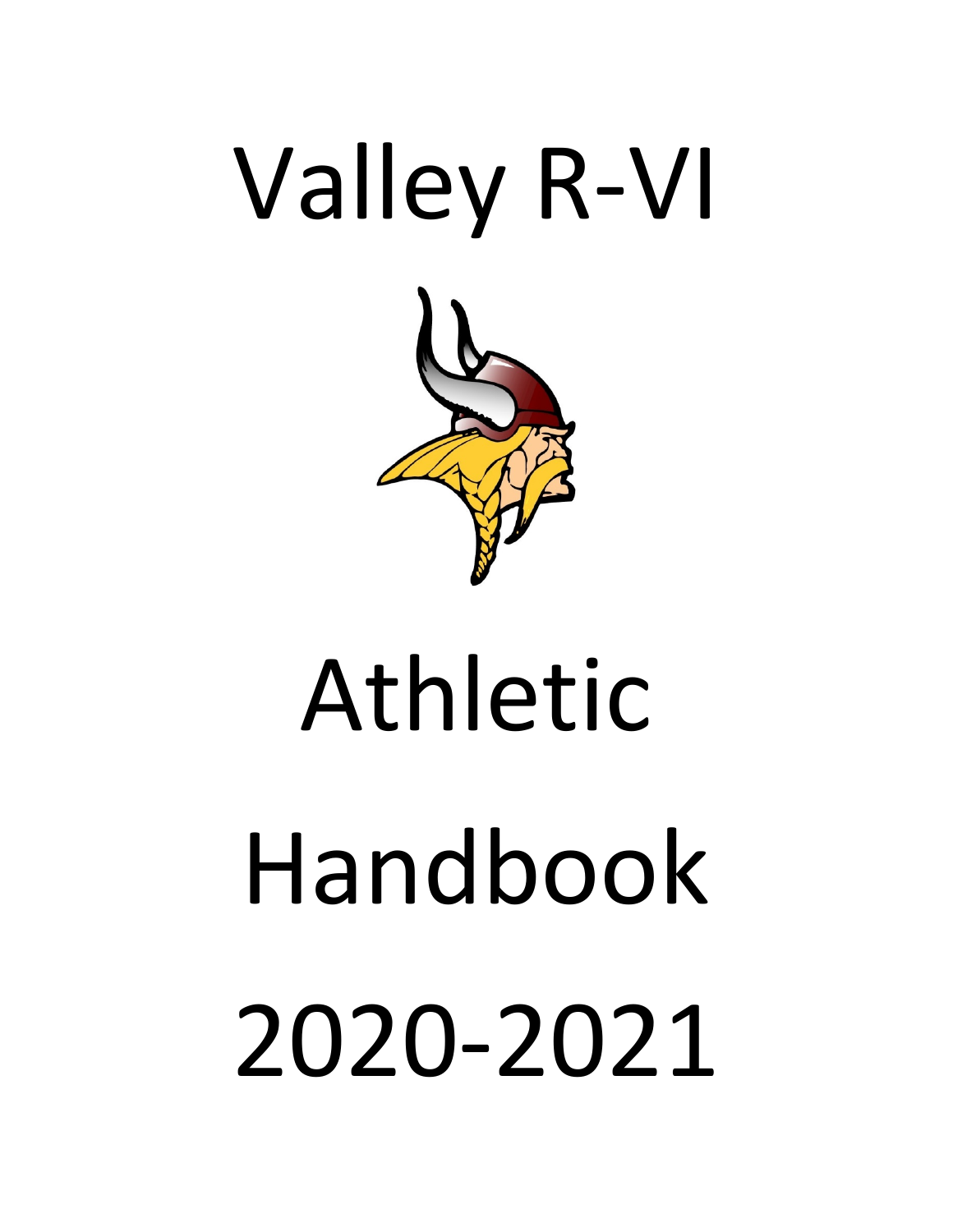| <b>Table of Contents</b>                                        |
|-----------------------------------------------------------------|
|                                                                 |
| Notice of Non-Discrimination                                    |
| Associations at Valley R-VI School District                     |
| <b>Activities Available</b>                                     |
|                                                                 |
|                                                                 |
| Citizenship Guidelines for Athletic Participation               |
| Law Enforcement                                                 |
| <b>Statement of Philosophy on Grades</b>                        |
| Grade Requirements for 9 <sup>th</sup> -12 <sup>th</sup>        |
| Grade Requirements for 7 <sup>th</sup> -8 <sup>th</sup>         |
| Transportation                                                  |
| Lettering Procedures                                            |
|                                                                 |
| Athletes Involvement with Civil Authorities                     |
| Use, Possession, or Distribution of Tobacco, Alcohol, and Drugs |
| <b>Student Responsibility</b>                                   |
| <b>Dress</b>                                                    |
| <b>School Property</b>                                          |
| Attendance                                                      |
| Out of School Suspension                                        |
| <b>Unsportsmanlike Acts</b>                                     |
| Performance Behavior                                            |
| <b>Appeals Procedure</b>                                        |
| <b>10</b>                                                       |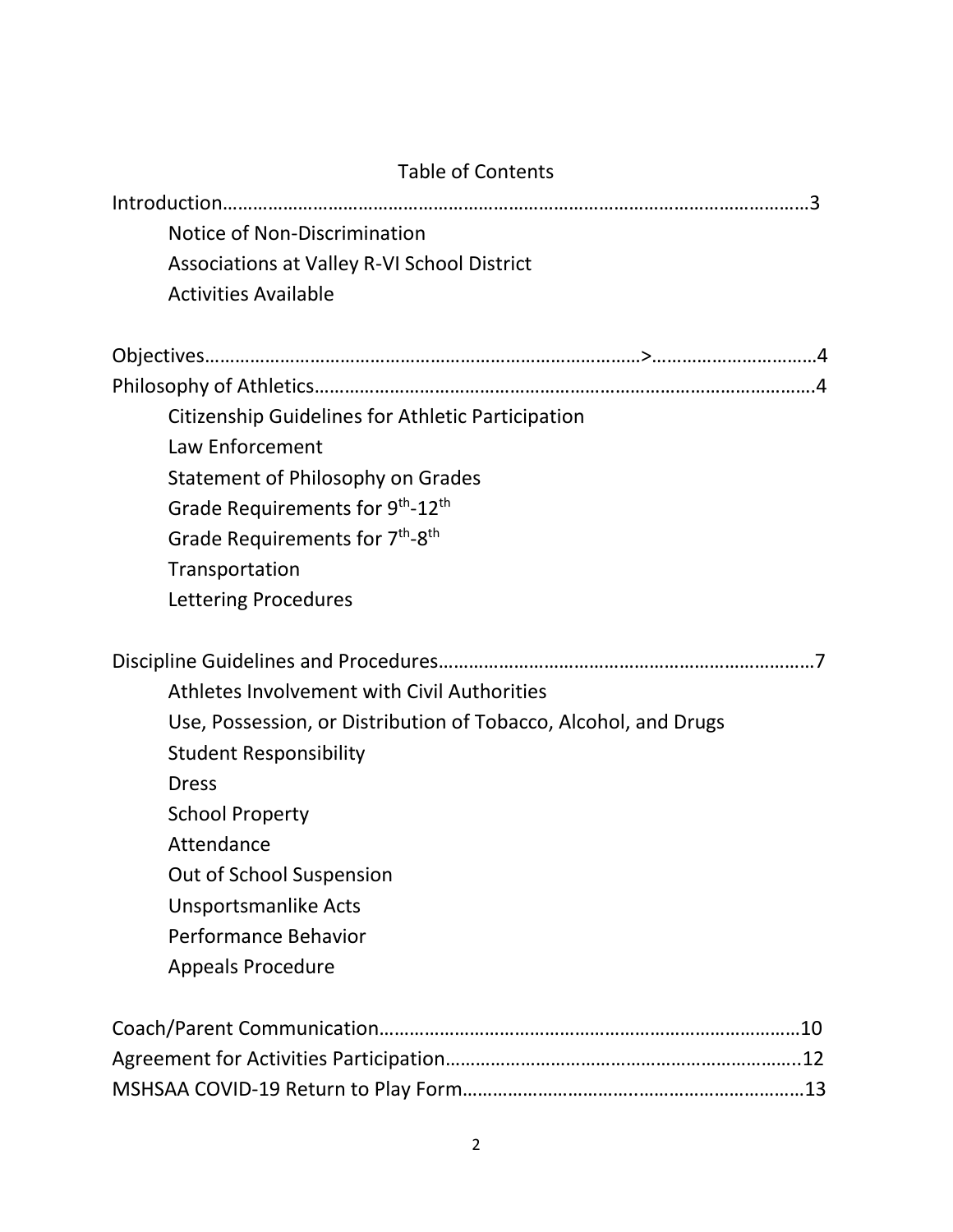#### **INTRODUCTION**

Welcome to the Valley R-VI Schools Student/Parent Athletic Handbook. This handbook covers the activities sponsored by the Missouri State High School Activities Association and Valley R-VI Schools. We hope your experiences are good, and we would like to emphasize that academics come first. Thank you for your participation.

The athletic handbook is designed to foster student responsibility, respect for others, and to ensure the orderly operation of co-curricular activities in the school district. No code can be expected to list each and every offense which may result in the use of disciplinary action. However, it is the purpose of this policy to list certain offenses, which if committed by a student, will result in the implementation of a certain disciplinary action. Any conduct not included herein, or an aggravated circumstance of any offense or an action involving a combination of offenses may result in disciplinary consequences that extend beyond this code of conduct as determined by the principal, superintendent, and/or Board of Education. In extraordinary circumstances where the minimum consequence is judged by the superintendent or designee to be manifestly unfair or not in the interest of the district, the superintendent or designee may reduce the consequences listed in this policy, as allowed by law. This code includes but is not limited to acts of students on school grounds, parking lots, school buses, or at school activities whether on or off school property or during the school year or summer months.

## **Notice of Non-Discrimination**

It is the policy of Valley R-VI School District that no person shall be, on the basis of race, sex, creed, or color subject to discrimination in any activity of the school district.

# **Associations at Valley R-VI**

3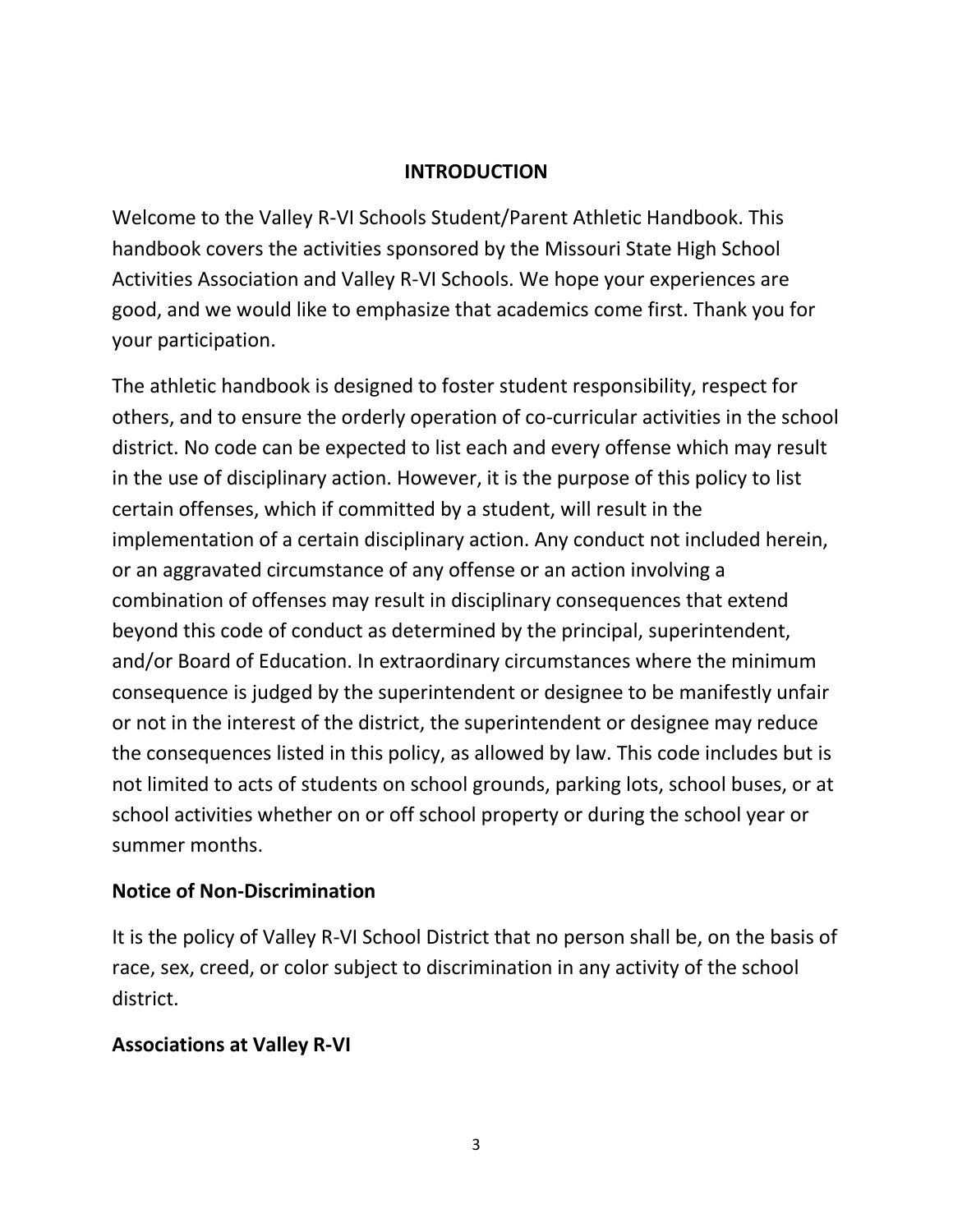Valley R-VI Schools are a member of the Mineral Area Activities Association which is made up of twelve schools that include Arcadia Valley, Bismarck, Park Hills (Central), Farmington, Fredericktown, Kingston, North County, Potosi, Ste. Genevieve, Valle (Ste. Genevieve), and West County. Valley R-VI School District is also a member of the Missouri State High School Activities Association (MSHSAA). As a member, Valley is committed to adhere to the rules and regulations of theses associations.

| <b>Activities Available</b> | Baseball (HS) | Volleyball (JRH & HS) |
|-----------------------------|---------------|-----------------------|
|                             |               |                       |

Band/Chorus Basketball (JRH & HS)

## **OBJECTIVES**

We at Valley R-VI School District believe a dynamic program of student activities is vital to the overall development of our students. The athletic programs should provide worthwhile experiences that allow for the development of good citizenship and provide opportunities for:

- 1. Improved physical fitness and health
- 2. The desire to succeed and excel
- 3. The value of fair play and ethical standards
- 4. Self discipline and emotional maturity
- 5. Social awareness
- 6. Respect for authority
- 7. The ability to think as an individual, to interact within a group, and to develop leadership roles
- 8. The value of hard work and commitment
- 9. The development of a positive attitude towards competition
- 10.Having fun

# **PHILOSOPHY OF ATHLETICS**

Interscholastic activities shall supplement the curricular program and provide worthwhile experiences to students that result in learning outcomes that will contribute toward the development of good citizenship. Emphasis shall be upon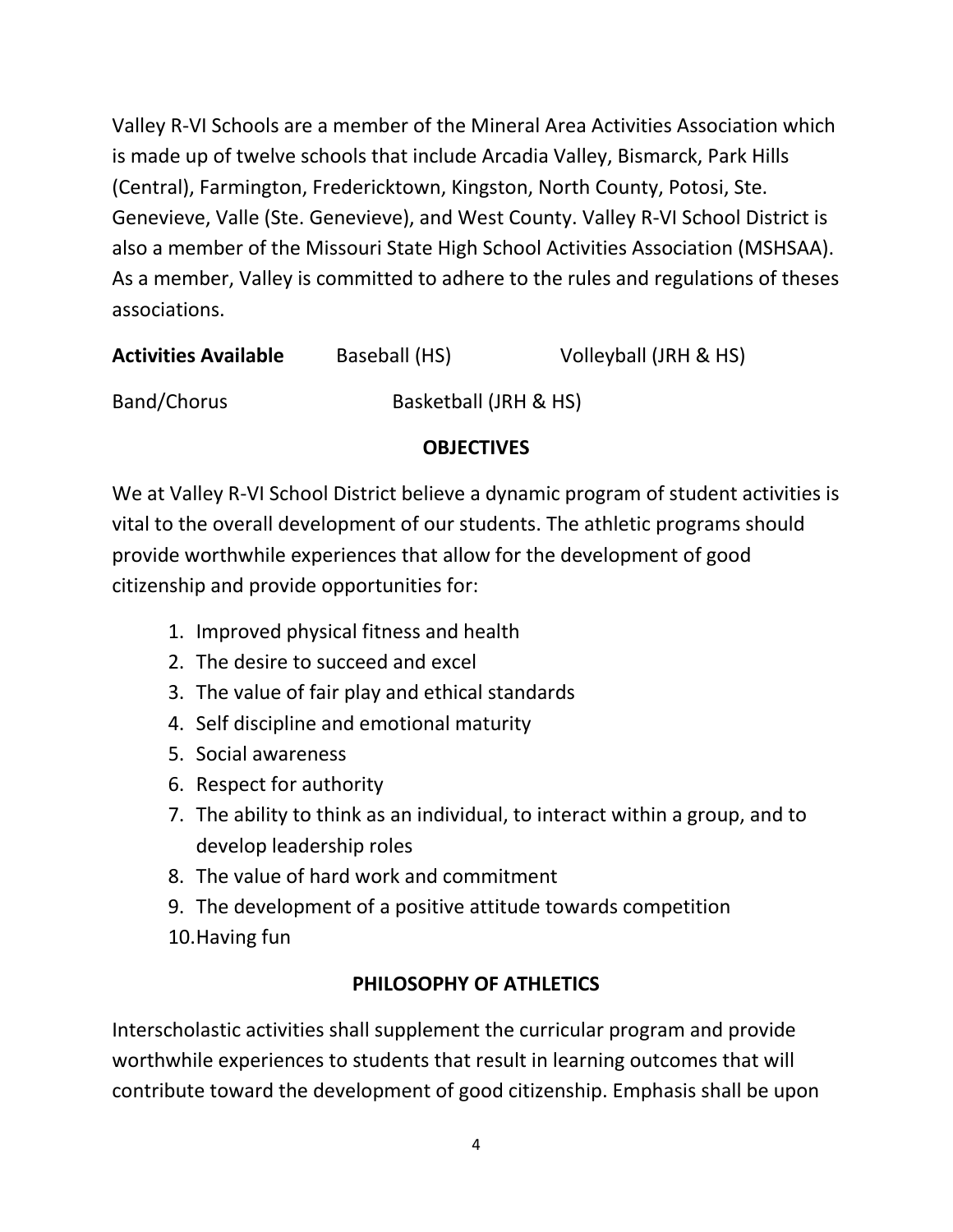teaching "through" school activities. To this end, interscholastic activities can be justified.

Valley athletes should always remember that they are not only representing themselves but their parents, coaches, school, teammates, as well as their community. A student's conduct must be at a level that meets the standards set forth by the Valley R-VI School District and the state guidelines concerning citizenship. Any violation of citizenship standards or MSHSAA standards, which is not explicitly addressed in this handbook or in the rules established by coaches, will be referred to the athletic director. Procedures for meeting with the athletic director are detailed in later pages of this handbook.

# **Citizenship Guidelines for Athletic Participation**

Participation in school activities is a privilege, not an inherent right, granted if you meet the eligibility standards as set forth by the MSHSAA. According to the MSHSAA eligibility standards, athletes must be good citizens in their school and community. More specifically, any student who represents his/her school in interscholastic activities must be a creditable citizen and be judged by the proper school authority certifying the list of students for competition. A student whose character or conduct reflects negatively upon himself/herself or for his/her school is not considered a creditable citizen. His/her conduct shall be satisfactory in accordance with the standards of good discipline. It is understood that citizen eligibility cases are handled on an individual basis at the school level by the coach and athletic director. However, system wide guidelines assist in the uniform handling of such cases. Any incidents that occur that are not covered by these guidelines will be reviewed on an individual basis and decision related to penalties will be made jointly by the school administration and coach/sponsor.

# **Philosophy on Grades**

Participation in high school and junior high school activities is a valuable educational experience and should not be looked upon as a reward for academic ability. Students with low academic ability need the educational development provided through participation in activities as much as students with average or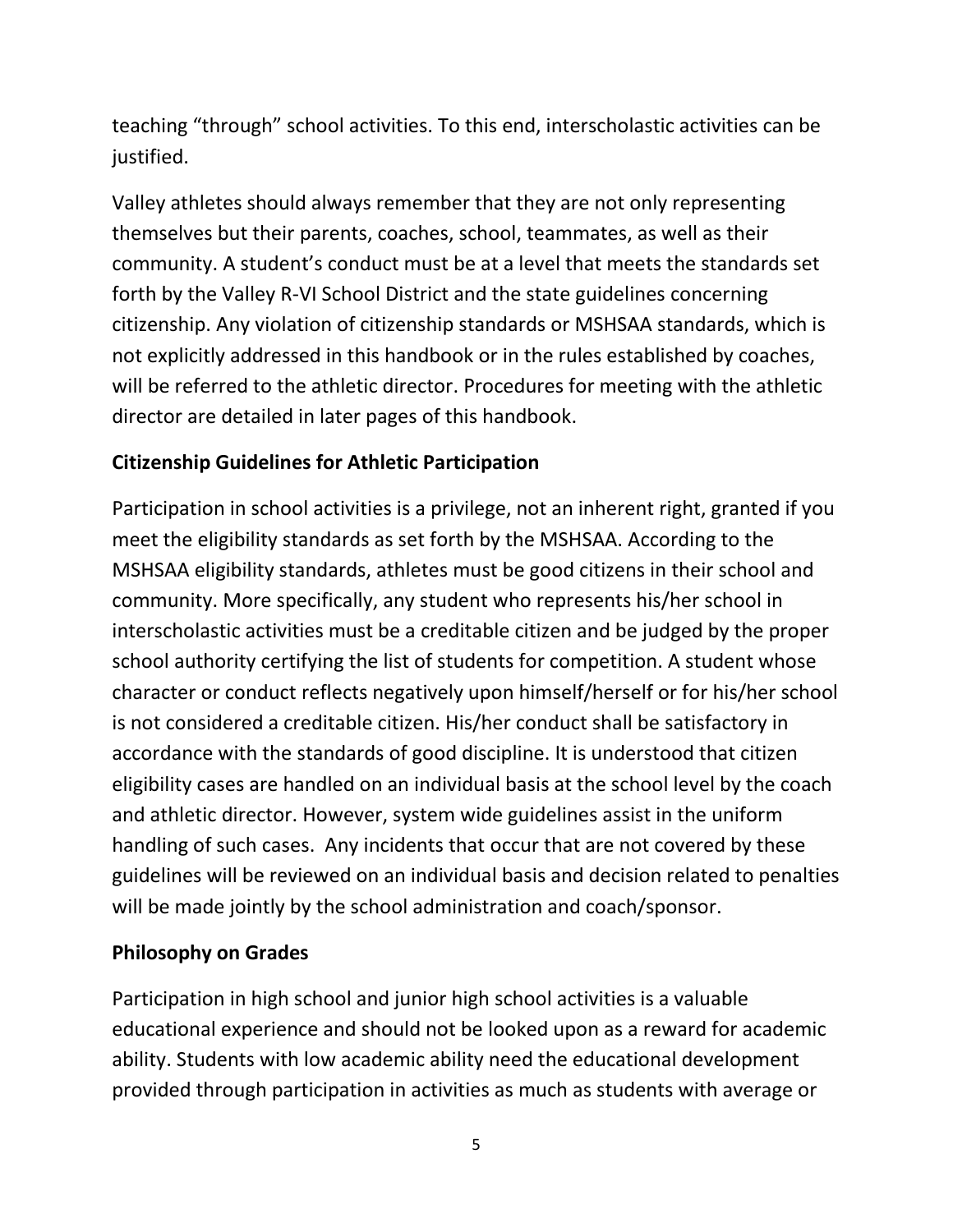above average ability. Activity participation should be for all students making appropriate progress towards graduation and otherwise in good standing.

# **Grade Requirements for Grades 9-12**

Valley R-VI School will follow the grade requirements recommended by the MSHSAA. A student in grades 9-12 must be currently enrolled in and regularly attending courses that offer a minimum of 2.5 credits. The student must have earned a minimum of 2.5 credits the preceding semester or a student must be enrolled in a full course at his/her level in a special education program. This student must be making standard progress for the age appropriate class. A  $9<sup>th</sup>$ grade student must be promoted from the  $8<sup>th</sup>$  grade to be eligible for the first semester.

# **Grade Requirements for Grades 7-8**

A 7<sup>th</sup> or 8<sup>th</sup> grade student must be currently enrolled in and regularly attending the normal course for that grade or must have enrolled in a full course at his/her level in a special education program. A student must have been promoted to a higher grade at the close of the previous year. Any student who fails two or more subjects, or fails to make standard progress in special education shall be ineligible for the following semester.

## **Transportation**

Provided that a bus is taken, all students participating in any away school function or activity will be required to ride the bus to and from the event. The only exception being, students may be released to leave with their parent(s), provided the parent is at the function to get the student or the parent has cleared it with the coach/sponsor. Parents must sign the student out on the provided sign out sheet. Failure to follow these guidelines may result in student not being allowed to participate in future events. Any other emergency situations will be handled on a specific case-by-case basis with the administrator on duty at the event.

## **Lettering Procedure**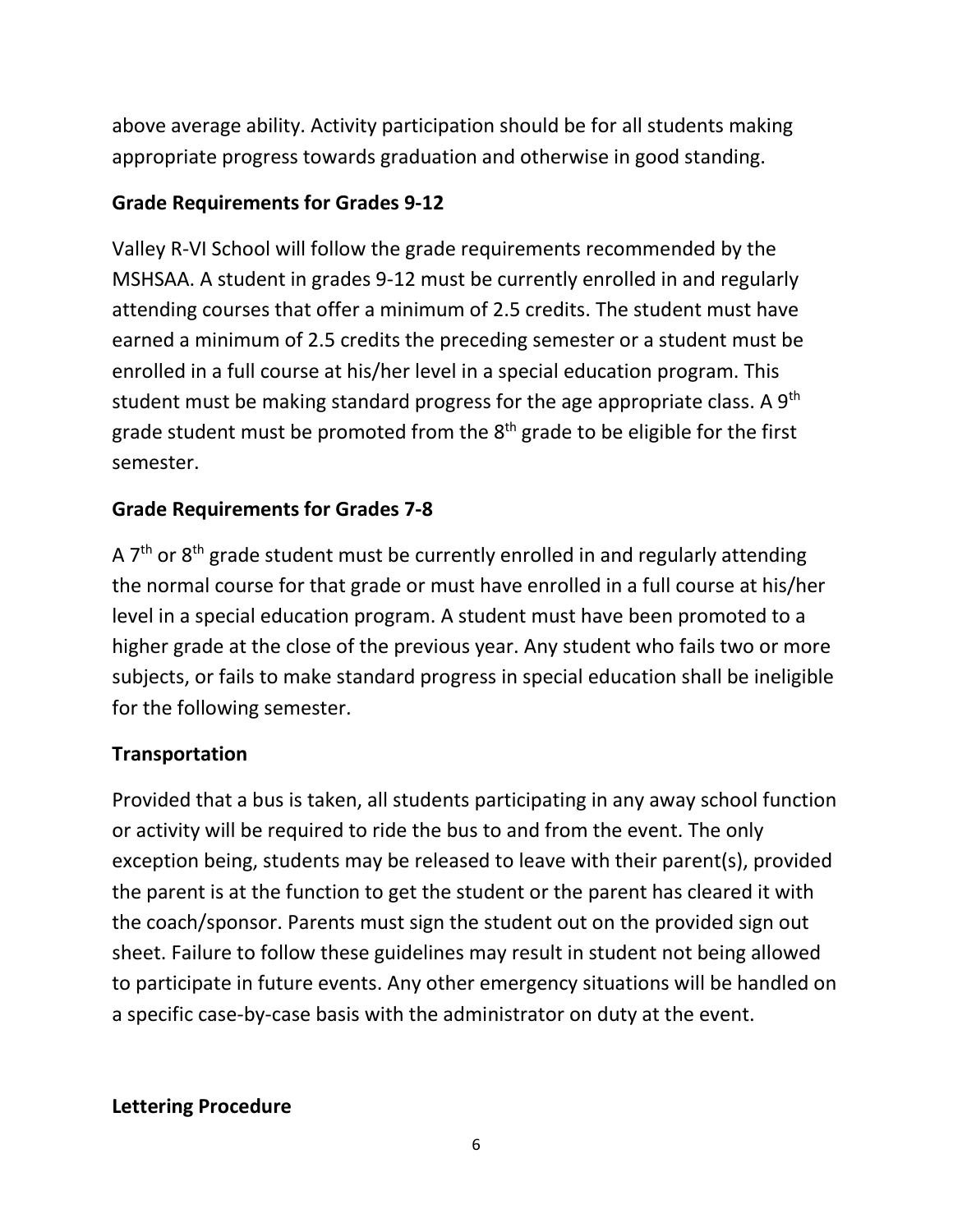All juniors and seniors that play and finish a varsity sport will letter. Any underclassman that participates in varsity level competition will letter. Students must have finished the season of a specific sport as a member in good standing before being eligible to receive any athletic award.

# **DISCIPLINE GUIDELINES AND PROCEDURES**

Any student who has been observed partaking of the following activities, while under the supervision of school personnel while at school or at school activities will be dealt with according to handbook guidelines. Any student who is witnessed partaking of the following activities at times other than school hours by anyone other than school personnel will have a conference with the coach. Upon discovery of facts, appropriate disciplinary action will be invoked. Police and court reports will be handled the same as referrals from school supervisory personnel. Athletes are subject to the same discipline during the summer months and while they are at any camp activity or summer league. In all cases the policies in this handbook are developed in an effort to protect the health, safety, and well being of all students of the Valley R-VI School District.

# **Athlete's Involvement with Civil Authorities**

If a student participating in a MSHSAA sponsored activity, or is planning to participate is arrested for a misdemeanor (shoplifting/vandalism etc.) or a felony (assault/ robbery/ DWI/possession etc) the student will be allowed to represent the school in interscholastic activities pending the legal outcome of the case. However, if there is admission of guilt by the athlete or if after reviewing the case, school officials feel there is strong evidence which indicates probable guilt, the school may restrict the athlete from participation before the legal outcome of the case. Parents and the athlete are to be informed of any problem from the appropriate building administrator. In all cases the realm of the civil authorities and the realm of the school shall not necessarily be tied together before the school acts on consequences of violations of this handbook. Penalties for violations are: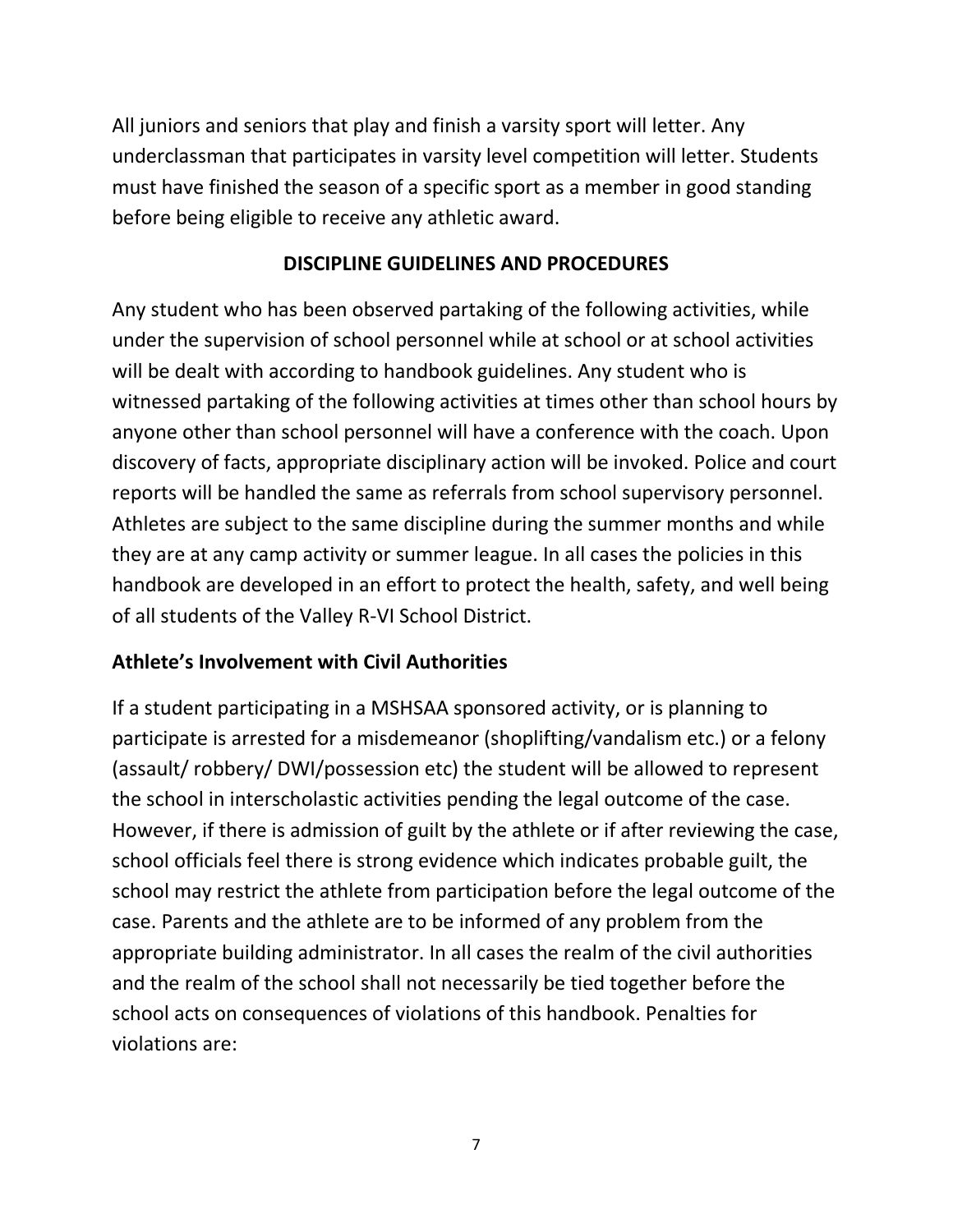Misdemeanor (excluding minor traffic violations)-up to six months restriction from activity or sports participation

Felony-up to permanent suspension from activity or sports participation

# **Use, Possession, or Distribution of Tobacco/Alcohol/Drugs**

Use of alcohol, drugs, and tobacco is not a good representation of citizenship. Students who exhibit poor citizenship may be restricted from participation in an activity or sport for a period of one event to possible restriction for 365 days.

Any student who has been caught using, in the possession of, or distributing drugs or alcohol on school facilities or at school functions will be immediately removed from the team. This athlete will forfeit all rights as an athlete for 365 days.

# **Student Responsibility**

Each student is responsible to notify the school of any and all situations that would affect his/her eligibility. If the student does not notify the school of the situation prior to the school's discovery, then the student shall be ineligible for up to 365 days from discovery, pending review by the Board of Directors.

# **Dress**

Students representing Valley R-VI School District at activities may not wear clothing with vulgar slogans/symbols, racial slurs, or advertising for drugs/tobacco/alcohol. Student athletes are to set a good example.

# **School Property**

Grades, diplomas, and/or records may be withheld if uniforms, equipment, and/or accrued charges are not paid.

# **Attendance**

MSHSAA guidelines require students to attend a full day of school in order to be eligible to participate in an extracurricular event on the same day. Students that have any part of the day that is counted as an unexcused absence will not be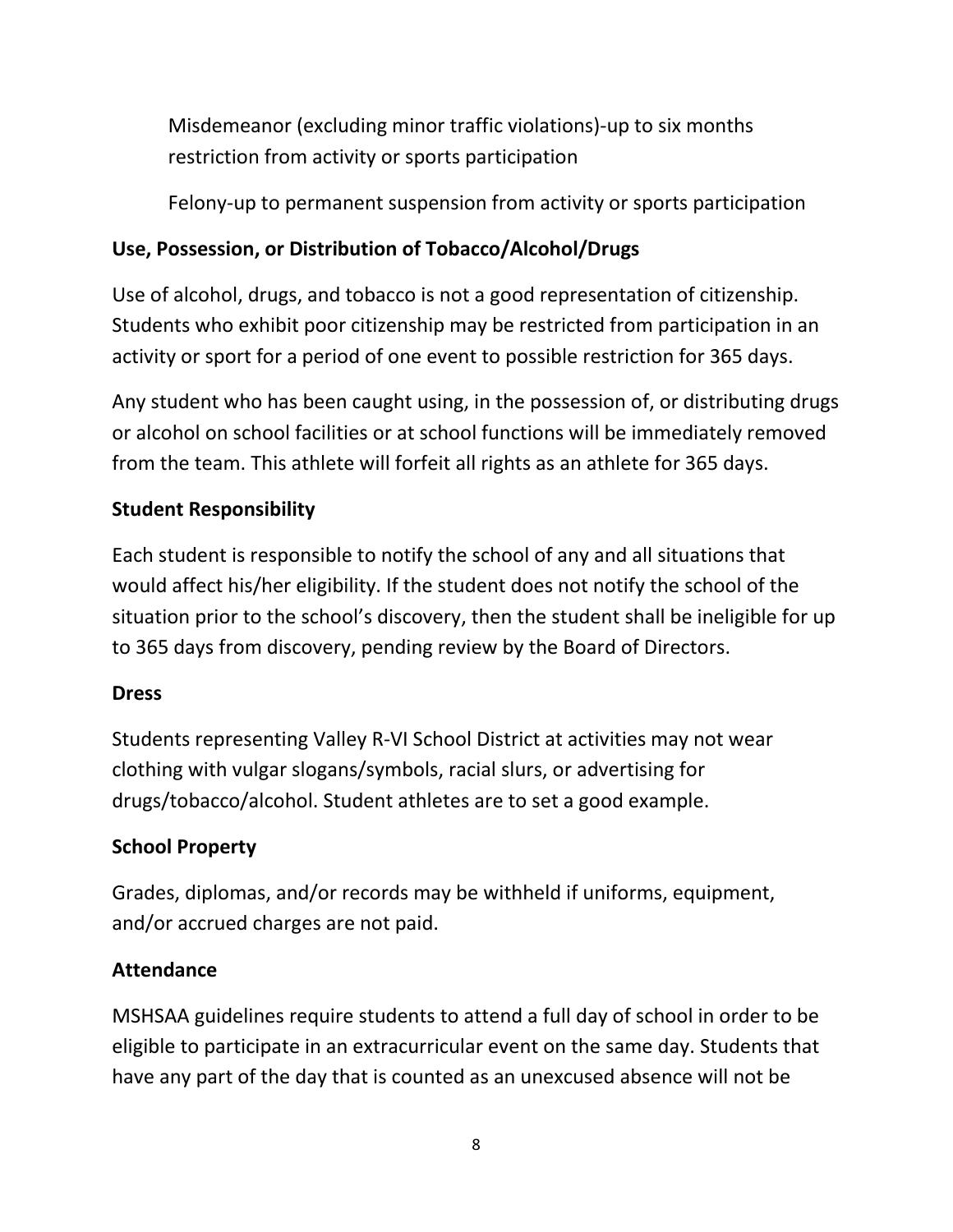eligible to participate on that day. The only exception is with prior approval by administration.

• Any students who decided to go all virtual and practice social distancing will not be eligible to participate in extra-curricular activities for the 2020 -2021 school year.

# **Out of School Suspension**

Any student who has been assigned out of school suspension will not be permitted to participate in practices or games until admitted back to school.

# **Unsportsmanlike Acts**

Such acts as deliberately striking an opposing player, using profane/vulgar language, or using abusive language during a contest resulting in ejection will, in most cases, result in the student being restricted from representing Valley R-VI for at least the next contest. A student who commits such an act, but is not ejected, may also be subject to at least one contest restriction. Each case is to be reviewed by the coach/sponsor, Athletic Director, and administrator on duty at the event before a final decision is reached.

## **Performance Behaviors**

It is understood that the coaches of each team may provide his/her team with a list of behaviors that the coaches feel are necessary to enhance their respective sports programs. These behaviors will range from missing practice, conduct on buses to and from games, conduct at athletic contests, and while participating in activities. It is further understood coaches may amend this list of behaviors at their discretion to meet the needs of a specific program. This list and any amendments will be submitted to the athletic director prior to the start of a particular sport. Termination from the squad for violation of these behaviors will depend on the frequency and severity of the athlete's actions. This decision will be made through a joint effort of the coaches and administration.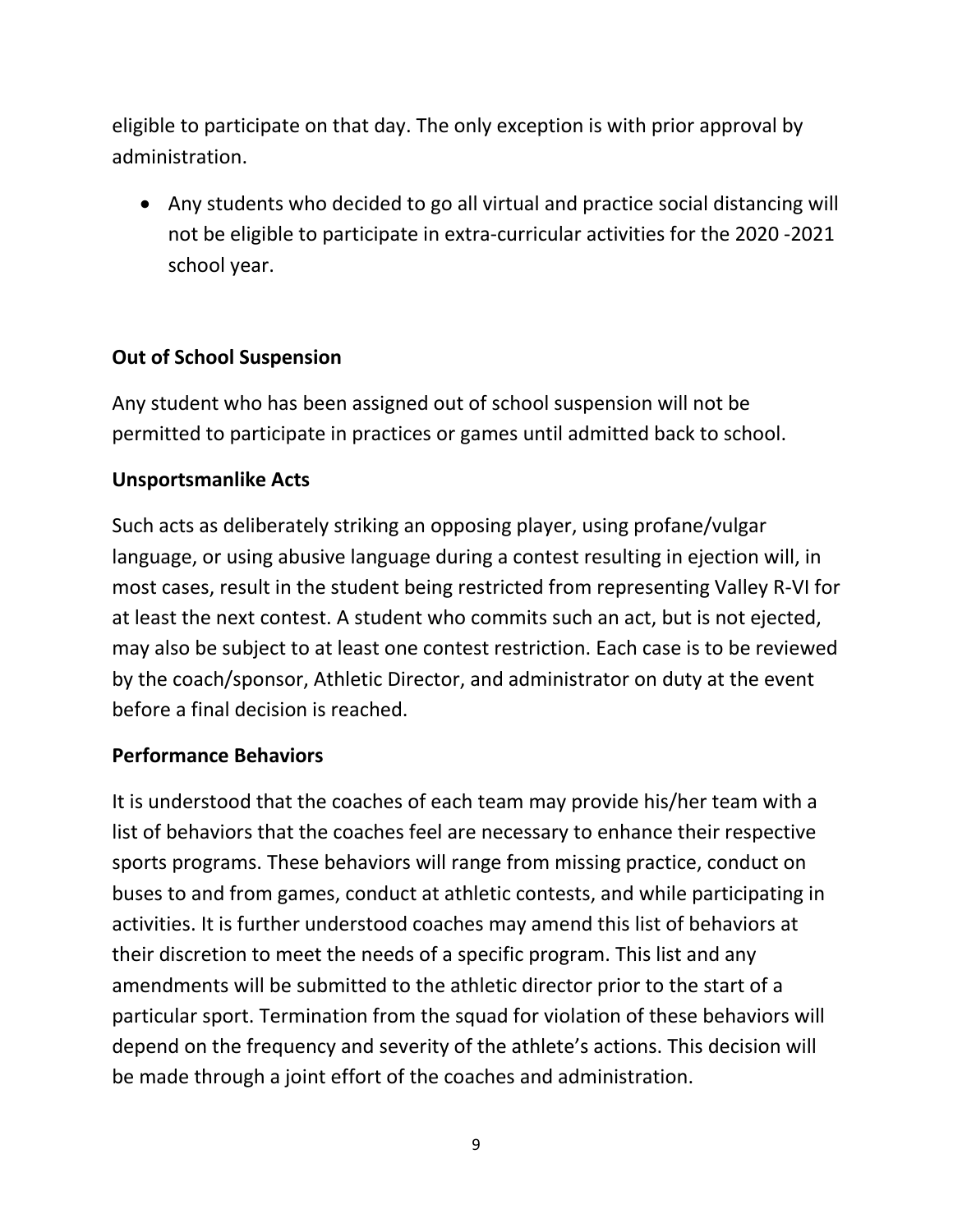Removal from the squad for violation of particular performance standards relevant to a particular sport will not be carried over to another sport. Any incidents, which occur that are not covered by these guidelines, will be reviewed on an individual basis and decisions related to penalties will be made by the administration in consultation with the coach.

# **Additional Expectations**

Athletes must have a physical on file prior to the first day of practice in order to compete on a team at Valley R-VI schools.

Any athlete that is participating in a sport at Valley R-VI must be present on the first day of practice unless there is prior approval from the Head Coach of that sport due to mitigating circumstances.

## **Appeals Procedure**

Parents and student athletes will have the option of appealing decisions regarding conduct and consequences of violations of the athletic handbook to the athletic counsel. Requests to meet and discuss issues with the athletic counsel must be made in writing to the building principal. The athletic counsel will be made up of as many head coaches/sponsors, athletic director, and building administrators as can be scheduled. All decisions will be based on a two-third (2/3) vote of the attending members of the group. Parents and students may request any other person to attend the meeting to speak on their behalf. If after the meeting with the athletic counsel, parents and students are not satisfied with the decision, they may request a conference with the superintendent.

## **Coach/Parent Communication**

Parents and coaches are important role models for students. They both provide necessary guidance to young adults in their development and their understanding of the world in which they will live and work as adults. When parents and coaches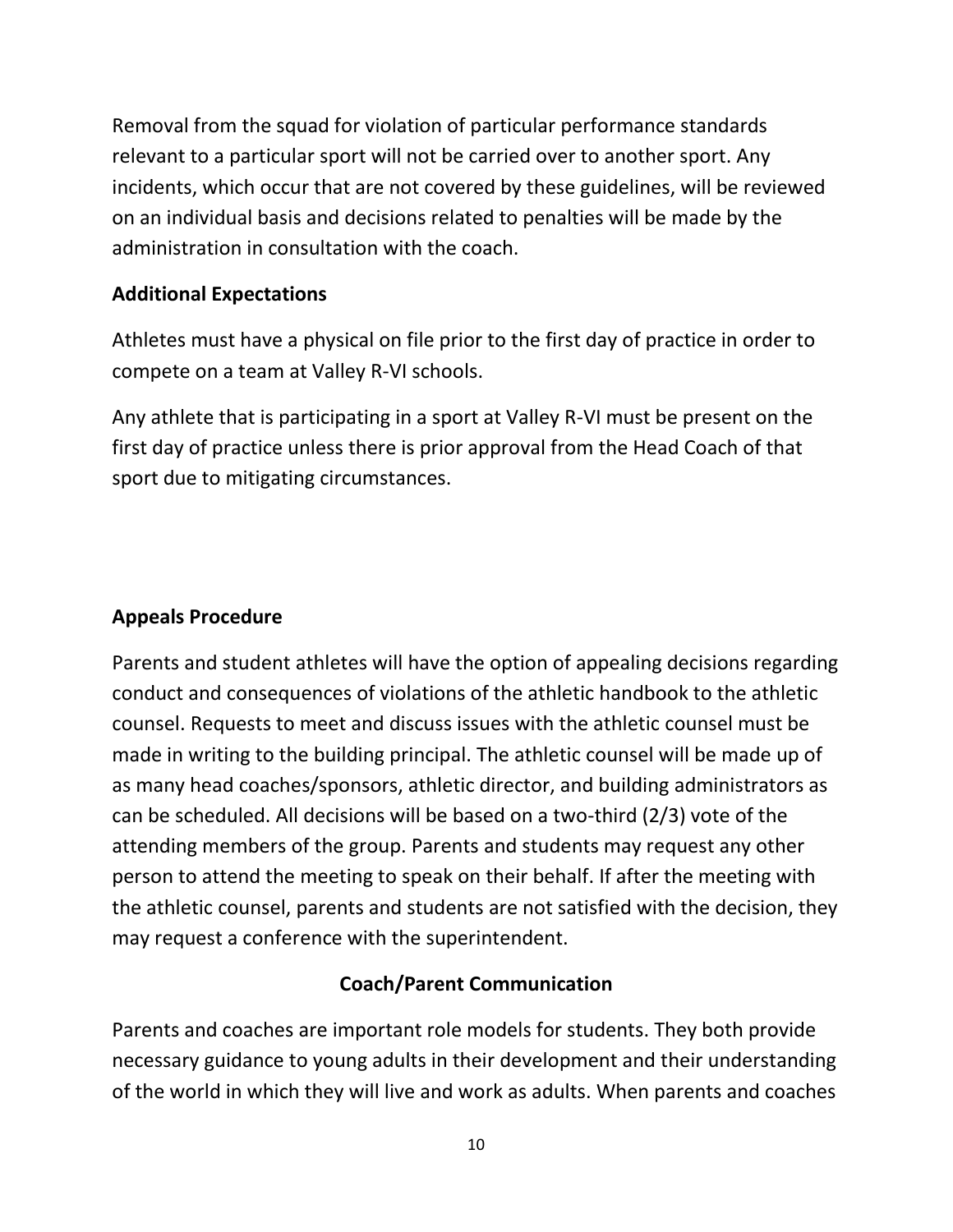understand and respect each other, they can work together to benefit the children. You have a right as a parent to understand the commitment, expectations, and responsibilities that accompany participation in the Valley R-VI athletic program. Clear communication between parents and coaches facilitates this understanding. Listed below are a number of steps to enhance parent/coach communication. It is important also to remember that the first link in the communication network is the one established between the coach and athlete. Encourage your child to exercise the opportunity to speak directly with his/her coach about any topic.

Although it is impossible for everyone to receive equal playing time, the values learned in athletic competition are ones that last a lifetime. The positive actions by a coach, athlete, or spectator at an event can influence how our school is perceived in communities we meet on the field and courts of play.

We are asking for your support in this effort by emphasizing to your student what is expected of them as a competitor or spectator at an athletic event. After all, such events are an extension of the school day and we should expect the same type of respectful behavior exhibited in the athletic arena as we do in the classroom.

Please consider the thoughts that our children are bombarded with daily-that winning is considered everything. Although winning is considered a major goal in athletics, we must understand that only half of the participants will achieve it in a given contest.

There are situations that may arise where a conference with the head coach is needed. These are encouraged. It is important that both parties involved have a clear understanding of the other's position. Also, the coach will make all the decisions in regard to playing time. Coaches are professionals. They make judgment decisions based on what they believe to be best for all students involved. When a conference becomes necessary, please stay within the guidelines below.

If you have a concern to discuss with a coach, follow this procedure: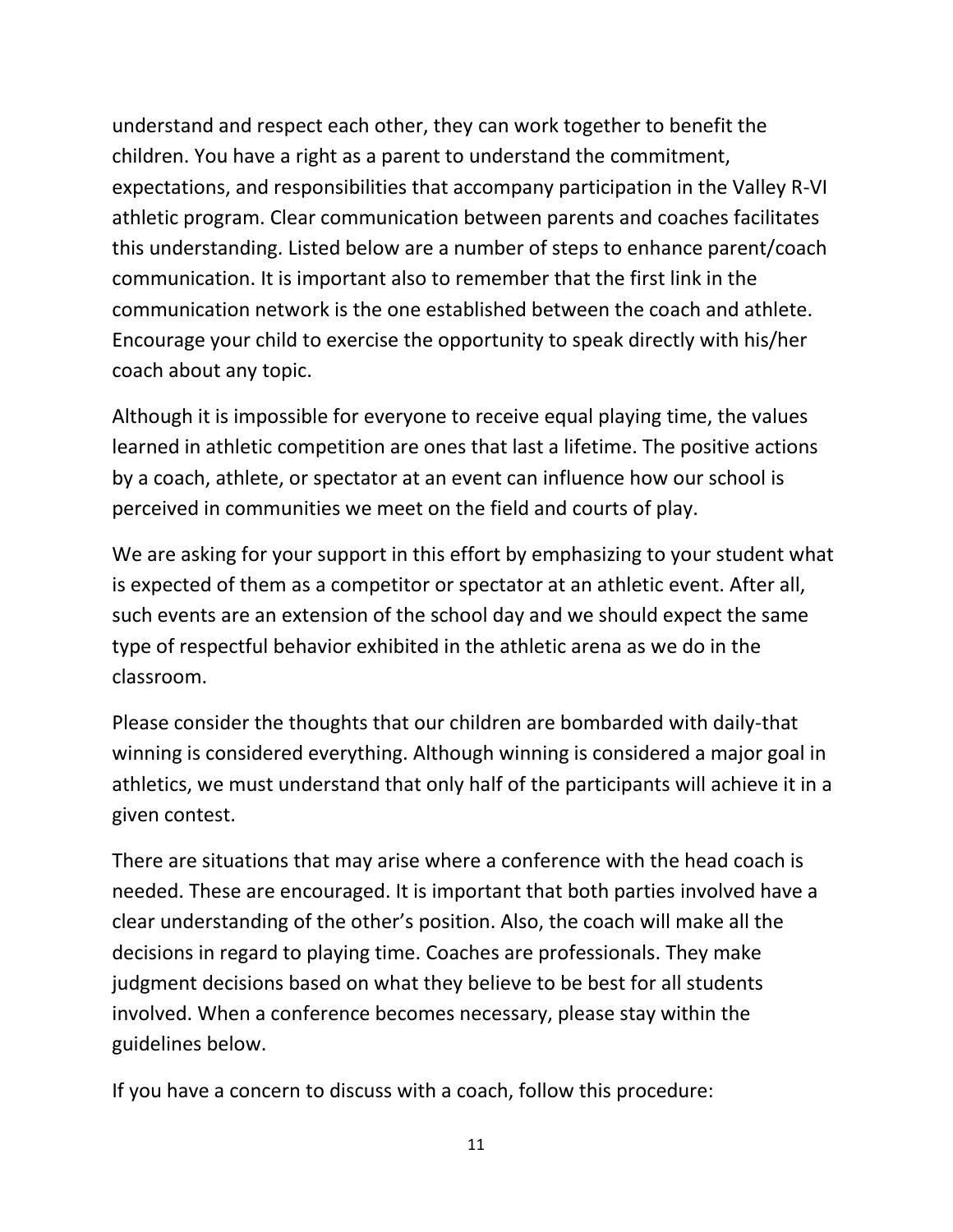- 1. Call the athletic director to set up an appointment ( 573-779-3515)
- 2. Please do not attempt to confront a coach before or after a contest or practice. These can be emotional times for both the parent and the coach. Meetings of this nature do not promote resolution and can create a difficult situation.

- 
- 2. Treatment of student 2. Team Strategy
- 3. Student's behavior 3. Play calling
- 4. Ways student can improve 4. Other student athletes

#### **Appropriate Issues to Discuss: Issues Not Appropriate to Discuss:**

- 1. Grades 2. Playing time
	-
	-
	-

# **VALLEY R-VI SCHOOL DISTRICT**

# **AGREEMENT FOR ACTIVITIES PARTICIPATION**

All student extracurricular activity participants and Parent/Guardian must sign and return this acknowledgement of the Valley R-VI Activities Participation Agreement to the head coach/sponsor before a student will be allowed to participate in any school sponsored activity or athletic team.

If you have a concern to discuss with a coach, follow this procedure:

- 1. Call the athletic director to set up an appointment ( 573-779-3515)
- 2. Please do not attempt to confront a coach before or after a contest or practice. These can be emotional times for both the parent and the coach. Meetings of this nature do not promote resolution and can create a difficult situation.

**Appropriate Issues to Discuss: Issues Not Appropriate to Discuss:**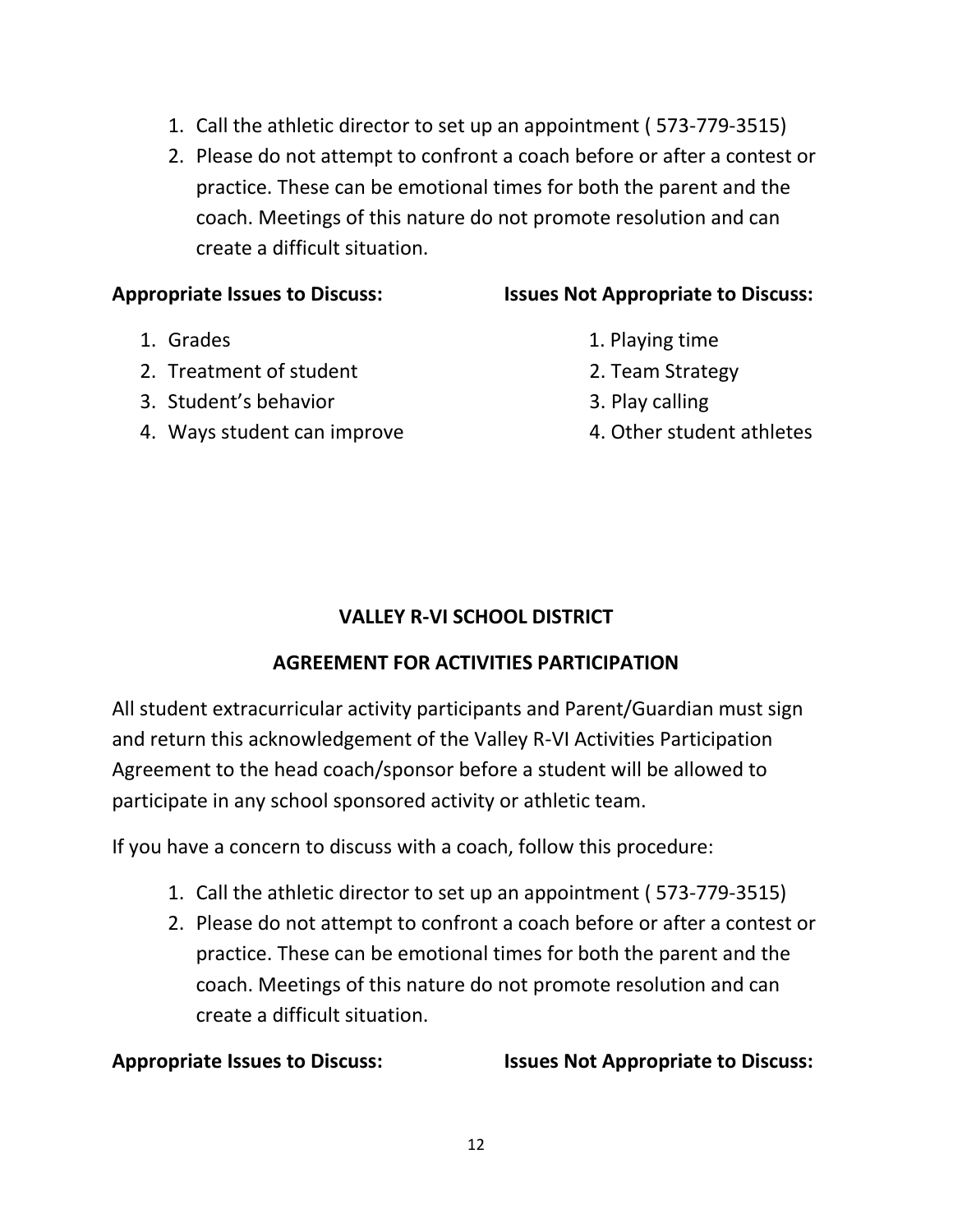- 
- 2. Treatment of student 2. Team Strategy
- 3. Student's behavior and a set of the set of the set of the set of the set of the set of the set of the set of the set of the set of the set of the set of the set of the set of the set of the set of the set of the set of
- 4. Ways student can improve  $\begin{array}{ccc} 4. & \text{Other student } \end{array}$
- 1. Grades 2. Playing time
	-
	-
	-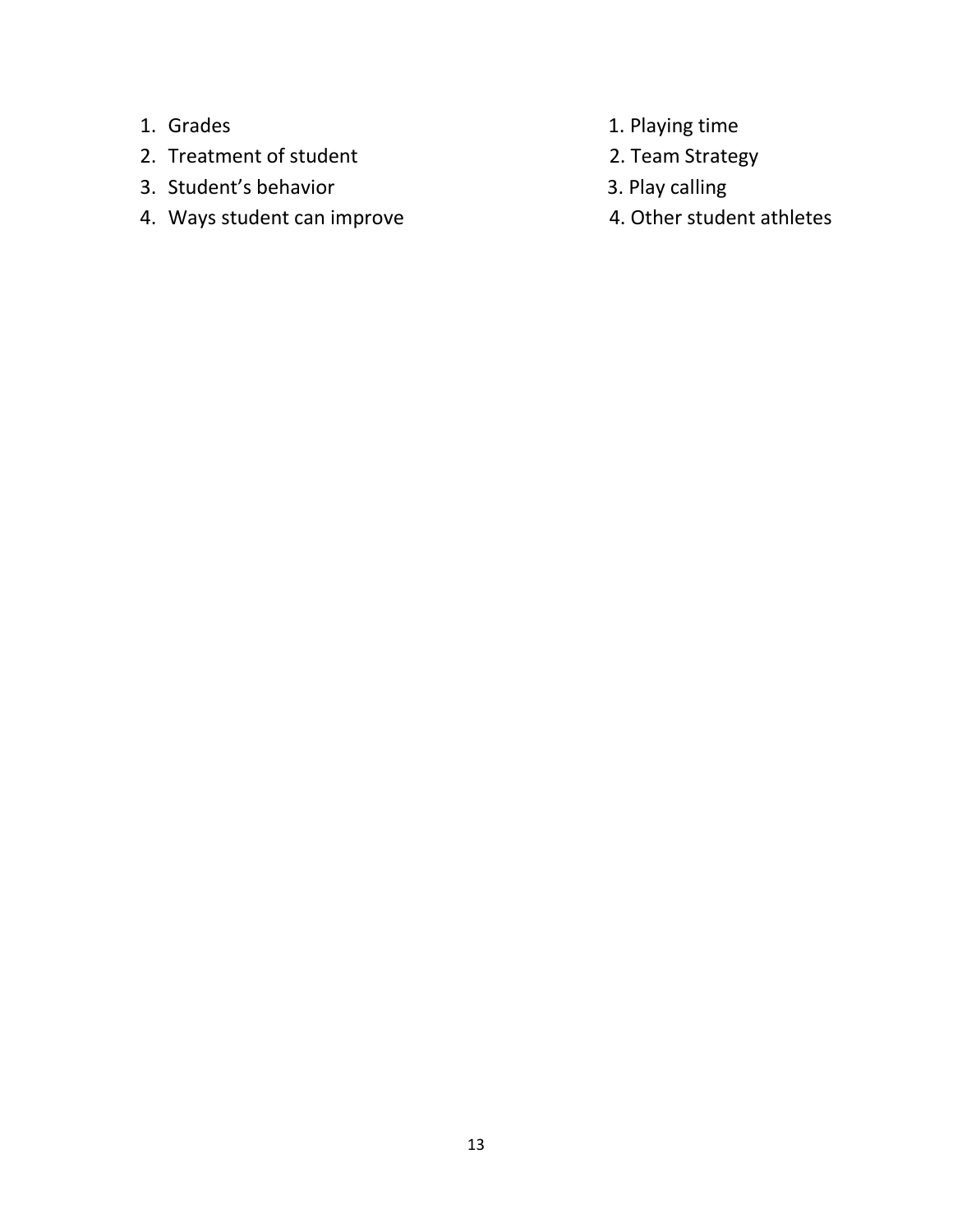# **MSHSAA COVID-19 Return to Play Form**

|        | Athlete's Name: DOB: Date of Positive                                                                                                                                                                  |            |        |                |        |
|--------|--------------------------------------------------------------------------------------------------------------------------------------------------------------------------------------------------------|------------|--------|----------------|--------|
|        | THIS RETURN TO PLAY IS BASED ON TODAY'S<br><b>EVALUATION</b>                                                                                                                                           |            |        |                |        |
|        |                                                                                                                                                                                                        |            |        |                |        |
|        | Criteria to return (Please check below as applies)                                                                                                                                                     |            |        |                |        |
| ❏      | 14 days have passed since symptoms first appeared                                                                                                                                                      |            |        |                |        |
| $\Box$ | Symptoms have resolved (No fever $(\geq 100.4F)$ for $72$ hours without                                                                                                                                |            |        |                |        |
|        | fever reducing medication, improvement of symptoms (cough, shortness of                                                                                                                                |            |        |                |        |
|        | breath)                                                                                                                                                                                                |            |        |                |        |
| ❏      | Athlete was not hospitalized due to COVID-19 infection.                                                                                                                                                |            |        |                |        |
| $\Box$ | Cardiac screen negative for myocarditis/myocardial ischemia (All answers below must be<br>no)                                                                                                          |            |        |                |        |
|        | Chest pain/tightness with exercise                                                                                                                                                                     | <b>YES</b> | $\Box$ | N <sub>O</sub> |        |
|        | Unexplained Syncope/near syncope                                                                                                                                                                       | <b>YES</b> | $\Box$ | N <sub>O</sub> | $\Box$ |
|        | Unexplained/excessive dyspnea/fatigue w/exertion                                                                                                                                                       | YES        | □      | N <sub>O</sub> | $\Box$ |
|        | New palpitations                                                                                                                                                                                       | <b>YES</b> | $\Box$ | N <sub>O</sub> | $\Box$ |
|        | Heart murmur on exam                                                                                                                                                                                   | <b>YES</b> | $\Box$ | N <sub>O</sub> |        |
|        | NOTE: If any cardiac screening question is positive or if athlete was hospitalized,<br>consider further workup as indicated. May include CXR, Spirometry, PFTs,<br><b>Chest CT, Cardiology Consult</b> |            |        |                |        |
|        | Athlete HAS satisfied the above criteria and IS cleared to start the return to activity<br>progression.                                                                                                |            |        |                |        |
|        | Athlete HAS NOT satisfied the above criteria and IS NOT cleared to return to activity                                                                                                                  |            |        |                |        |
|        | <b>Medical Office Information (Please Print/Stamp):</b>                                                                                                                                                |            |        |                |        |
|        |                                                                                                                                                                                                        |            |        |                |        |
|        |                                                                                                                                                                                                        |            |        |                |        |

# **Return to Play (RTP) Procedures After COVID-19 Infection**

Athletes must complete the progression below without development of chest pain, chest tightness, palpitations, lightheadedness, pre-syncope or syncope. If these symptoms develop, patient should be referred back to the evaluating provider who signed the form.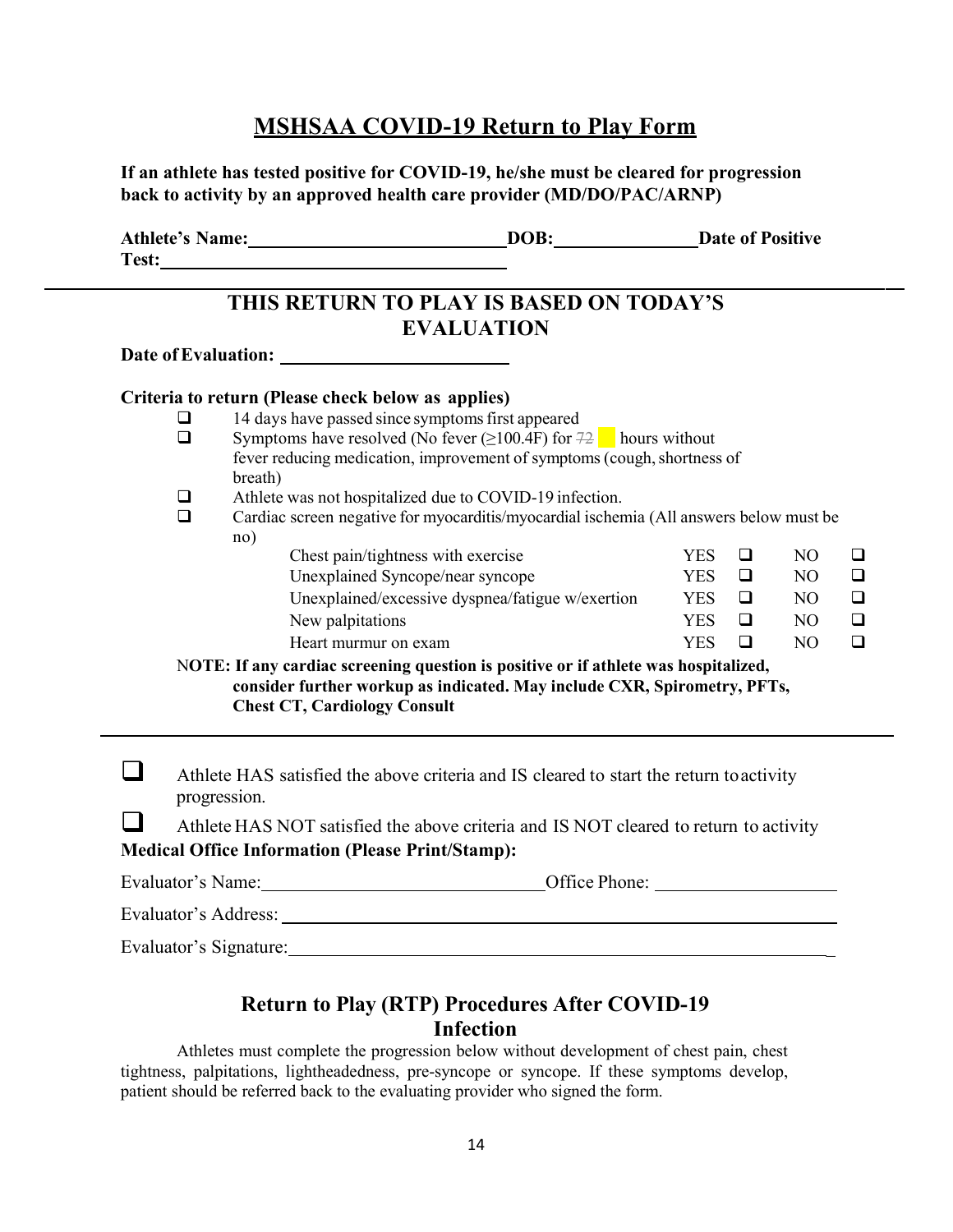- **Stage 1: (2 Days Minimum)** Light Activity (Walking, Jogging, Stationary Bike) for 15 minutes or less at intensity no greater than 70% of maximum heart rate. NO resistance training.
- **Stage 2: (1 Day Minimum)** Add simple movement activities (EG. running drills) for 30 minutes or less at intensity no greater than 80% of maximum heart rate
- **Stage 3: (1 Day Minimum)** Progress to more complex training for 45 minutes or less at intensity no greater than 80% maximumheart rate. May add light resistance training.
- **Stage 4: (2 Days Minimum)** Normal Training Activity for 60 minutes or less at intensity no greater than  $80\%$  maximum heartrate
- **Stage 5: Return to full activity**

**Cleared for Full Participation by School Personnel (Minimum 7 days spent on RTP): \_\_**

*RTP Procedure adapted from Elliott N, et al. Infographic. British Journal of Sports Medicine, 2020.* 

UPDATED: 8/10/2020 8:45 AM